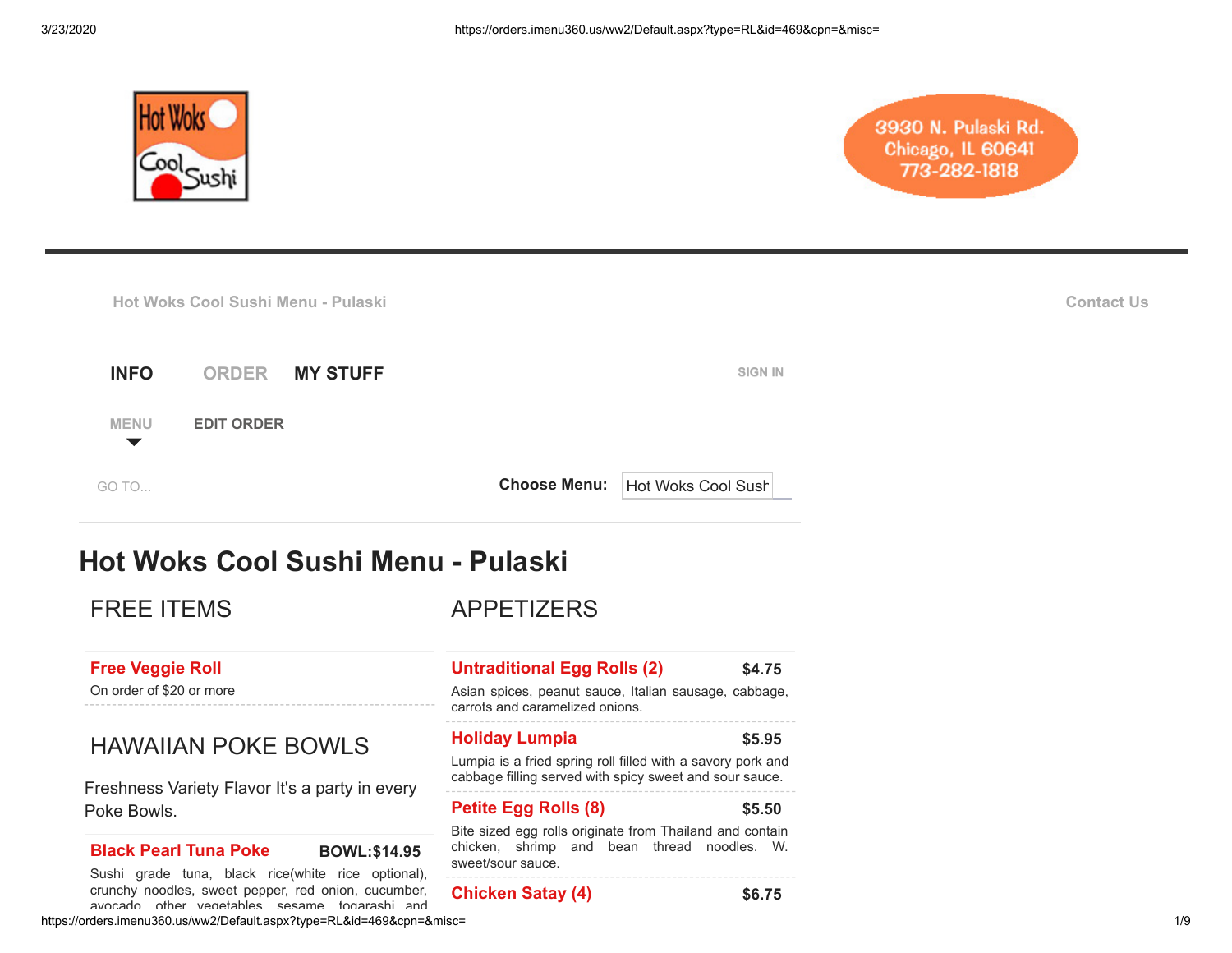avocado, other vegetables, sesame, togarashi and kizami nori.

3/23/2020 https://orders.imenu360.us/ww2/Default.aspx?type=RL&id=469&cpn=&misc=

Seared Chicken breast marinated in Thai spices is served with a peanut dipping sauce & balanced with a cool cucumber salad.

**[Ocean Trio Poke](javascript:void(0);) BOWL:\$13.25** 

Sushi grade Tuna, Salmon, and White tuna, seasoned Japanese rice, crunchy noodles, sweet pepper, red onion, cucumber, avocado, other vegetables, white miso dressing and Kizami Nori.

#### **[Mango Salmon Poke](javascript:void(0);) BOWL:\$12.50**

Fresh Salmon, season Japanese rice, crunchy noodles, sweet pepper, red onion, cucumbers, avocados, other

vegetable, Honey spicy mayo and sweet soy sauce.

#### **[Tropical Shrimp](javascript:void(0);) BOWL:\$12.25**

Cooked Shrimp, seasoned Japanese rice, crunchy

noodles, sweet pepper, cucumbers, red onions, avocados, other vegetables, Honey Spicy Mayo, Ponzu sauce, Togarahi and Red Tobiko.

# **SOUPS**

#### **[Miso Soup](javascript:void(0);) \$2.50**

Japanese soup consisting of a stock called "dashi" which is mixed with softened miso, scallions, seaweed and tofu.

## **[Tom Yum Soup](javascript:void(0);) \$5.50**

Thai version of hot & sour soup with chicken breast, white mushrooms, tomato, lemon grass, kaffir lime leaves and lime juice.

## **[Vegetable Tofu Soup](javascript:void(0);) \$5.25**

Asian style vegetable soup made with tofu and assorted vegetables simmered in a clear broth.

# BENTO BOXES

## **[Bento Box](javascript:void(0);) \$12.75**

**[Cucumber Salad](javascript:void(0);) \$3.75**

https://orders.imenu360.us/ww2/Default.aspx?type=RL&id=469&cpn=&misc= 2/9 Bento Boxes are served w. Shrimp Veg. Tempura, California maki & choice of Teriyaki dishes Plus Asian

# **[Spring Rolls \(12\)](javascript:void(0);) \$5.75**

Our vegetable spring rolls are made with avocados, bean sprouts, cream cheese and eggs lightly seasoned with our own vinaigrette

## **[Crab Rangoon \(5\)](javascript:void(0);) \$5.75**

Deep fried dumpling containing diced crab meat, chives and cream cheese served with sweet sour sauce.

#### **[Gyoza \(5\)](javascript:void(0);) \$5.45**

#### Delicate Japanese pork dumplings lightly steamed and then pan-fried for added flavor. Served in our own sesame chili sauce.

# **[Tempura Appetizer](javascript:void(0);) \$7.85**

Tempura battered deep fried shrimp & vegetables served with a sweet mirin dipping sauce.

#### **[Edamame](javascript:void(0);) \$3.95**

Edamame soybean pods harvested right before the bean begins to harden are lightly boiled and seasoned with sea salt.

# **[Spicy Chicken Wings](javascript:void(0);) \$6.50**

6 pieces of chicken wings fried in a spicy coating served with wasabi mayo and a sweet and sour chili sauce.

## **[Soft Shell Crab](javascript:void(0);) \$7.25**

Deep-fried soft shell crab served on a bed of mixed greens and served with ponzu sauce.

# **[The Tasting Platter](javascript:void(0);) \$9.95**

Like variety? Try a sampling of our favorite appetizers: Petite Egg Rolls(4), Chicken Satay(2) Gyoza(3) and Edamame.

# SALADS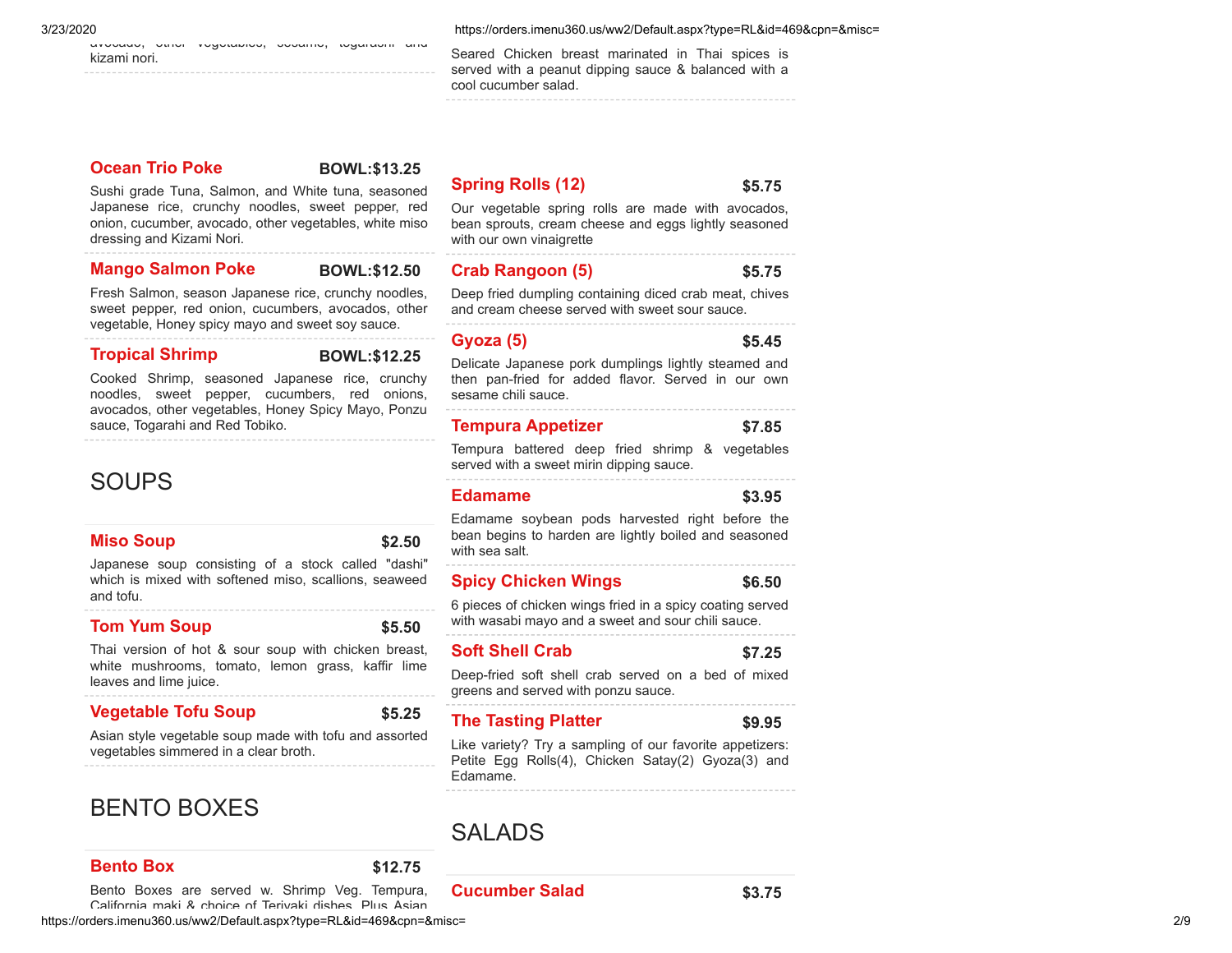California maki & choice of Teriyaki dishes. Plus Asian Coleslaw w. Miso Dressin

# **MAKI**

| <b>Spicy Tuna Maki</b>                                                                | \$6.75             |
|---------------------------------------------------------------------------------------|--------------------|
| Diced fresh tuna w. chili oil, mayo, masago & smelt<br>eggs. Now add healthy Avocado. |                    |
| <b>California Maki</b>                                                                | \$5.75             |
| Cucumber, avocado, crab stick w. masago outside                                       |                    |
| <b>Crunchy Spicy Tuna Maki</b><br>Spicy tuna w. tempura crumb outside.                | \$7.45             |
| <b>Alaskan Maki</b>                                                                   | \$6.95             |
| Fresh salmon, avocado, crab stick w. black tobikko<br>outside.                        |                    |
| <b>Philly Maki</b>                                                                    | \$6.50             |
| Smoked salmon & cream cheese.                                                         |                    |
| <b>Tempura Shrimp Maki</b>                                                            | \$7.25             |
| Shrimp tempura, mayo, masago, topped w. marinated<br>sweet soy sauce                  |                    |
| Salmon-Avocado Maki                                                                   | \$6.75             |
| Fresh salmon sashimi & avocado.                                                       |                    |
| <b>Tuna-Avocado Maki</b>                                                              | \$6.95             |
| Fresh tuna sashimi & avocado.                                                         |                    |
| <b>Super White Creamy Maki</b>                                                        | \$6.75             |
| Super White Tuna, avocado, mayo & masago.                                             |                    |
| <b>Unagi-Cucumber Maki</b>                                                            | \$6.95             |
| Grilled eel w. cucumber topped w. marinated sweet soy<br>sauce.                       |                    |
| <b>Spicy Salmon Maki</b>                                                              | \$6.50             |
| Fresh salmon & spicy mayo.                                                            |                    |
| <b>Spicy Shrimp Maki</b><br>shrimp, chili oil,<br>Fresh<br>mayo,<br>masago,           | \$7.95<br>scallion |
| surrounded by red tobikko.                                                            |                    |
| Snicy Scallon Maki                                                                    | ぐて つに              |

#### 3/23/2020 https://orders.imenu360.us/ww2/Default.aspx?type=RL&id=469&cpn=&misc=

Sliced cucumber, red onions dressed in a sweet sour vinaigrette which is served as a salad but also makes a refreshing side dish

# **[Spicy Chicken Salad](javascript:void(0);)**

#### **\$6.95**

Lightly ground chicken breast sauteed with onion, hot peppers, carrots and lime dressing served on a bed of lettuce.

### **[Seaweed Salad](javascript:void(0);) \$6.25**

A salad made of six different types of seaweed and fresh daikon tossed in light rice wine and sesame oil vinaigrette.

# **[Tuna Avocado Salad](javascript:void(0);) \$8.25**

Sliced tuna sashimi served over a bed of tossed avocado and mixed greens with creamy spicy soy dressing.

# NOODLE DISHES

## **[Chicken Chow Mein \(Cantonese\)](javascript:void(0);)**

**\$9.45**

Blend of chicken breast sautéed w. shitake mushrooms, peapods, onions & bean sprouts served over a bed of pan-fried noodles.

## **[Pad Thai](javascript:void(0);) \$8.95**

Stir-fry noodle dish made with chicken combined with thin rice noodles, eggs, bean sprouts and scallions in sweet/tangy sauce topped w. peanuts & green onions.

### **[Pad See Ewe](javascript:void(0);) \$8.95**

Popular Thai stir-fry made with large flat rice noodles, eggs, beef and broccoli finished in a rich garlic and oyster sauce.

#### **[Pad Kee Mao](javascript:void(0);) \$9.25**

Stir-fry wide rice noodles with chicken, shrimp, basil leaves, carrots, tomato, baby corn, jalapeno & bell peppers.

## **[Spicy Scallop Maki](javascript:void(0);) \$7.25**

## **[HOT WOKS Noodles](javascript:void(0);) \$9.25**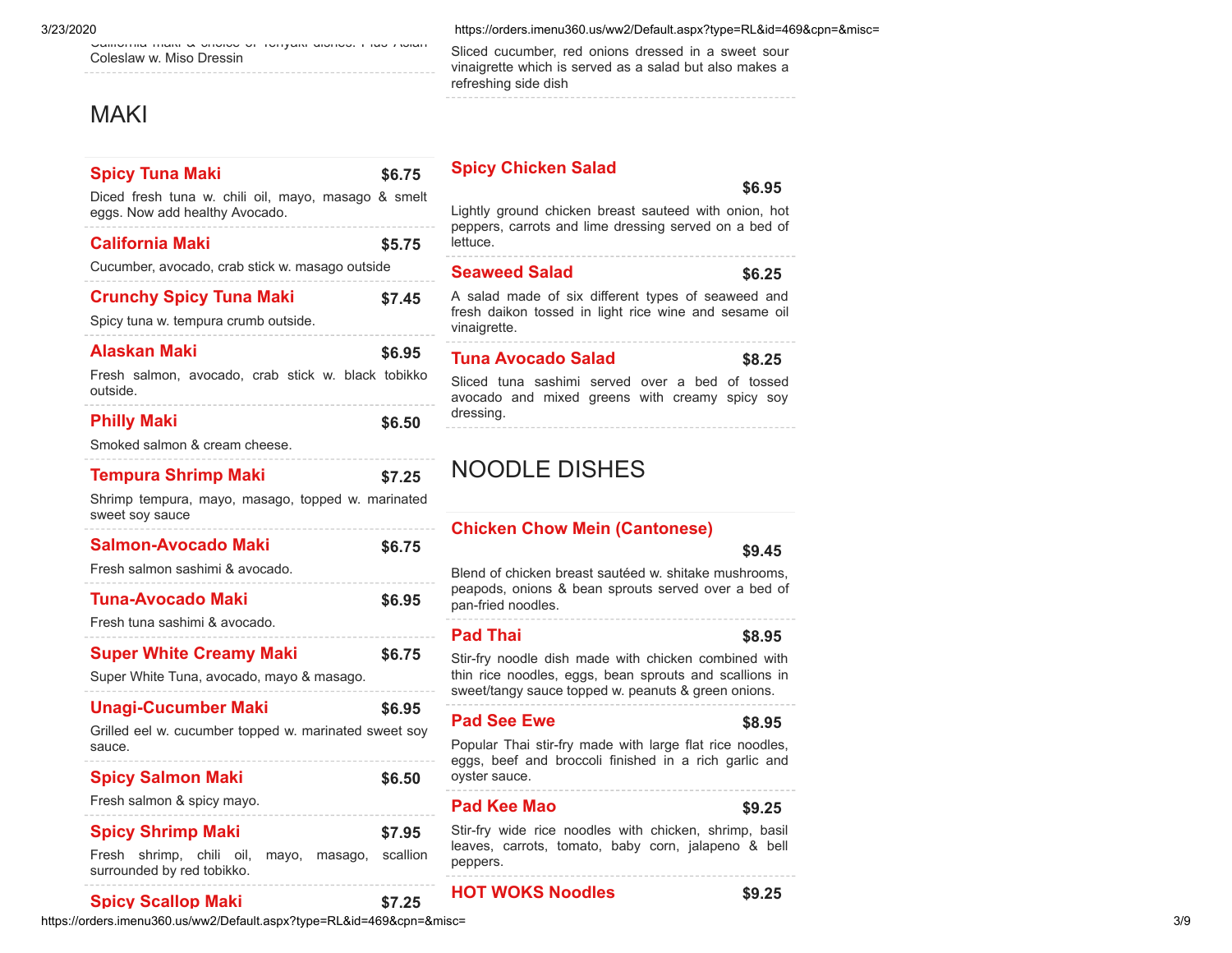Seared scallop, spicy mayo, avocado, masago.

# **[Spicy Tako Maki](javascript:void(0);) \$7.25**

Diced octopus mixed w. masago, mayo and spicy sauce & chili oil.

**[p](javascript:void(0);) y p \$ 5**

| <b>Smoked Salmon Maki</b><br>Smoked salmon w. a hint of hickory flavor.                                    | \$5.75 |
|------------------------------------------------------------------------------------------------------------|--------|
| <b>Spider Maki</b><br>Soft shell crab tempura, mayo, masago, avocado &<br>cucumber served w a Ponzu sauce. | \$8.25 |
| <b>Salmon Skin Maki</b><br>Salmon skin, avocado, cucumber & masago topped w. a                             | \$6.75 |
| sweet soy sauce.<br><b>Tekka (Tuna) Maki</b>                                                               | \$5.95 |
| Negi Hamachi Maki<br>Yellow Tail w. scallions.                                                             | \$5.95 |

# VEGETABLE MAKI

# **[Mega Vega](javascript:void(0);) \$11.25**

Jumbo Roll:It's not just for vegetarians. Mega Vega is packed w. tempura sweet potato, brocolli, beets, cucumbers, avocados, etc

| <b>Cucumber Maki</b><br>Made with slices of cucumber. A Beginner's favorite                            | \$4.50 |
|--------------------------------------------------------------------------------------------------------|--------|
| Avocado Maki<br>Made with slices of avocado                                                            | \$4.50 |
| <b>Sweet Potato Tempura</b><br>Sweet potato tempura and mayo topped with marinated<br>sweet soy sauce. | \$5.25 |
| <b>Asparagus Tempura Maki</b><br>Made with asparagus Tempura mayo.                                     | \$4.75 |
| <b>Shiitake Maki</b>                                                                                   | \$4.25 |

Inclds Jalapeno peppers

## **[Panang Noodles](javascript:void(0);) \$9.25**

Chicken with carrots & bell peppers simrd in a creamy Panang curry sauce with hint of basil servd over pan fried ndles (peanuts)

House Specialty. Stir fry with chicken, shrimp, spinach noodles & mixed vegetables in sweet/tangy sauce.

### **[Yakisoba](javascript:void(0);) \$9.25**

Yakisoba means "fried noodles" in Japanese. Made w. chicken mushrooms and seasoned cabbage in Japanese Worcester sauce.

#### **[Tempura Udon](javascript:void(0);) \$9.50**

Popular shrimp and vegetable tempura served on the side with a noodle soup made with hearty Udon noodles

#### **[Homestyle Ramen](javascript:void(0);) \$13.25**

Ramen noodle soup with roasted pork belly (3 pcs), Baby Bok Choy, Shitake mushrooms, bean sprouts, Japanese Fish Cakes, soft boiled egg halved, garlic crisp, sesame oil and red pepper stings to garnish. YUM!

# ENTREES

(Served with Rice)

# **[Green Curry Chicken \(New\)](javascript:void(0);) \$8.95 [Tofu Steak](javascript:void(0);) \$9.25 [Tuna Tataki](javascript:void(0);) \$13.95** Aroma green curries paste blending with coconut milk, chicken breast, bamboo shoot, sweet pea, bell pepper and basil. Lightly fried tofu steak smothered with a shiitake mushroom in a savory garlic sauce, served with tempura onion rings and brocoli. Lightly seared fresh tuna encrusted with black sesame. Served with a side seaweed salad and our own ginger ponzu sauce.

start your Online Order.

Welcome

Please click on the Order tab to

#### 03/23/20 01:35 PM **OPEN**

| <b>Sub Total</b>  | \$0.00 |
|-------------------|--------|
| $Tax +$           | \$0.00 |
| Tips +            | \$0.00 |
| Delivery Charge + | \$0.00 |
| <b>Total</b>      | \$0.00 |

Special Instructions [\(Edit\)](javascript:void(0);):No Special Instructions

| <b>Estimated Pickup</b>   | $20 \text{ min}$     |
|---------------------------|----------------------|
| <b>Estimated Delivery</b> | 1 hour(s) $0$<br>min |
|                           |                      |

[EDIT](javascript:void(0);) [CLEAR](javascript:void(0);)

Marinated shiitake mushroom

https://orders.imenu360.us/ww2/Default.aspx?type=RL&id=469&cpn=&misc= 4/9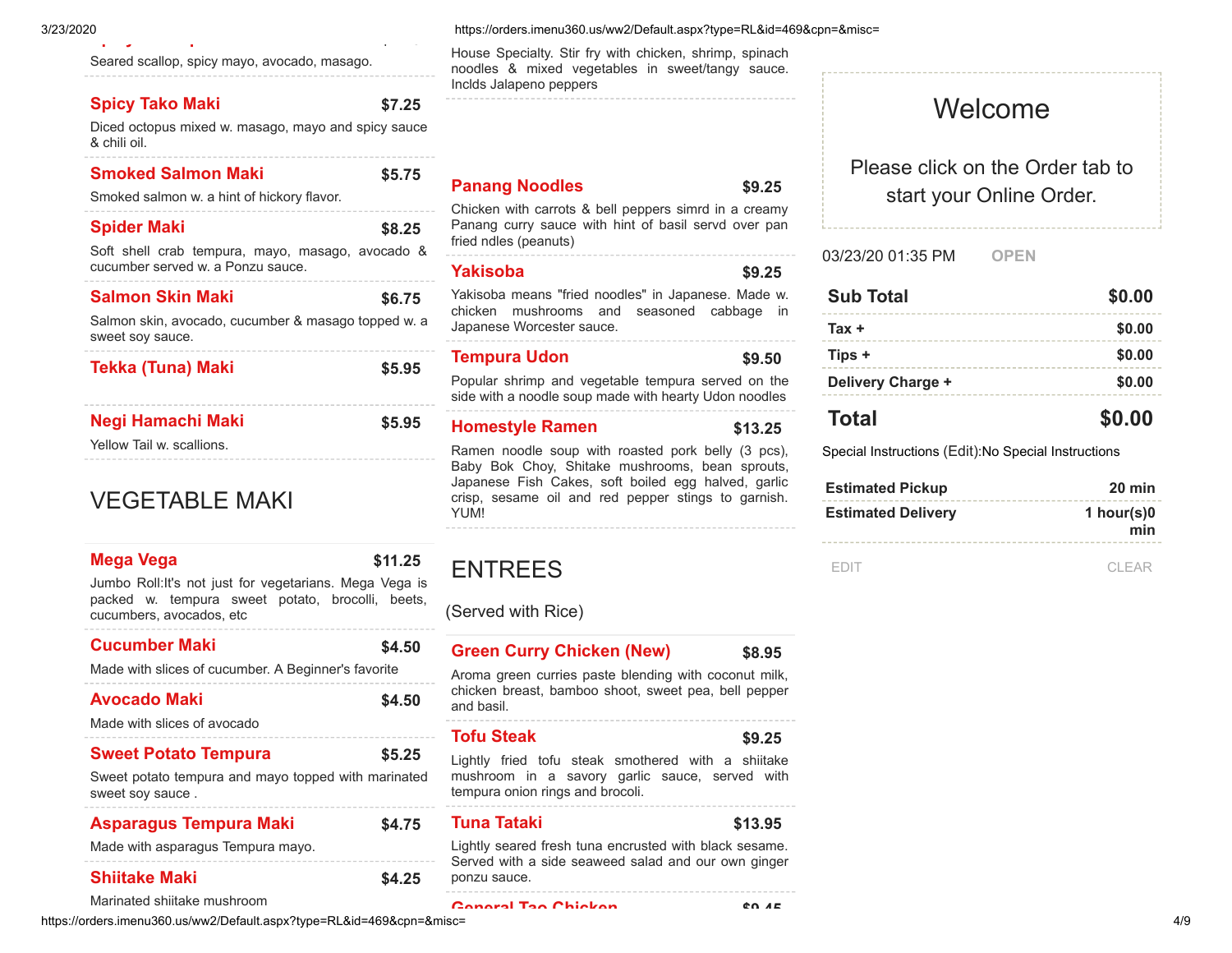# SASHIMI PLATTER

Served with miso soup and sushi rice

| <b>Sashimi Gold Platter</b>                                                                                   | \$20.95 |
|---------------------------------------------------------------------------------------------------------------|---------|
| 12 pcs of assorted seafood Chef's Selection.                                                                  |         |
| <b>Sashimi Silver Platter</b>                                                                                 | \$17.75 |
| 9 pcs of assorted seafood Chef's Selection                                                                    |         |
| <b>Sashimi Platter (Tuna or Salmon)</b>                                                                       |         |
|                                                                                                               | \$14.25 |
|                                                                                                               |         |
| <b>Sashimi Platter(Yellowtai)</b>                                                                             | \$16.25 |
|                                                                                                               |         |
|                                                                                                               |         |
| <b>DESSERTS</b>                                                                                               |         |
|                                                                                                               |         |
| <b>Mochi Ice Cream</b>                                                                                        | \$4.25  |
| Favorite Japanese dessert made of ice cream enclosed<br>in a sweet rice pocket.(mango,green tea or chocolate) |         |
| <b>Mango Pudding</b>                                                                                          | \$3.95  |
| A delicate pudding with a rich and creamy texture is<br>made with real mangoes.                               |         |
| <b>Chocolate cake</b>                                                                                         | \$5.95  |
|                                                                                                               |         |
| <b>Limoncello Mascarpone Cake</b>                                                                             | \$5.95  |
|                                                                                                               |         |
|                                                                                                               |         |
| <b>SIDES</b>                                                                                                  |         |
|                                                                                                               |         |
| <b>Jasmine Rice</b>                                                                                           | \$2.00  |
|                                                                                                               |         |
| Please choose                                                                                                 |         |

| https://orders.imenu360.us/ww2/Default.aspx?type=RL&id=469&cpn=&misc= |  |
|-----------------------------------------------------------------------|--|
|                                                                       |  |

**[Sushi Rice](javascript:void(0);) \$2.00** 

3/23/2020 https://orders.imenu360.us/ww2/Default.aspx?type=RL&id=469&cpn=&misc=

**[General Tao Chicken](javascript:void(0);) \$9.45**

Breast of chicken deep fried in a light batter, stir-fried with broccoli, bell peppers, carrots and onions. A favorite!

# **[Pepper Steak](javascript:void(0);) \$9.25 [Spicy Basil](javascript:void(0);) \$8.95 [Cashew Chicken](javascript:void(0);) \$9.25 [Chardonnay Garlic Chicken](javascript:void(0);) \$9.25 [Beef and Broccoli](javascript:void(0);) \$9.50** A hearty dish made with flank steak sauteed with bell peppers, baby corn and onions in a rich black bean garlic sauce. Well-known spicy Thai dish is made with Thai sweet basil, chicken, bell peppers, mushrooms,onions, and jalapeno peppers A spicy Thai dish made w. roasted cashew nuts, combined with hearty bell peppers, white mushrooms, onions, pineapple and peapods Flavorful chicken breast blended with baby corn and carrots in a devouring brown sauce, garnished with steamed broccoli. Slices of tender beef and ginger with broccoli prepared in a delicate special sauce.

### **[Vegetable Delight](javascript:void(0);) \$8.95**

A vegetarian feast prepared with tofu and vegetables in a garlic gravy sauce.

**[Chinese Fried Rice with Chicken](javascript:void(0);)**

#### **\$8.75**

Fried rice made with Jasmine rice contain eggs, onion and bean sprouts with Beef, flavored with myriad of seasoning, topped with green onion and cucumber.

# **[HOT WOKS Fried Rice](javascript:void(0);) \$8.75**

Our spicy Basil Fried Rice is cooked with diced Italian sausage & pineapples and browned with Thai spices, basil & chives.

### **[Rama Chicken](javascript:void(0);) \$8.95**

Traditional Thai dish made with sauteed chicken in a flavorful peanut sauce garnished with steamed broccoli.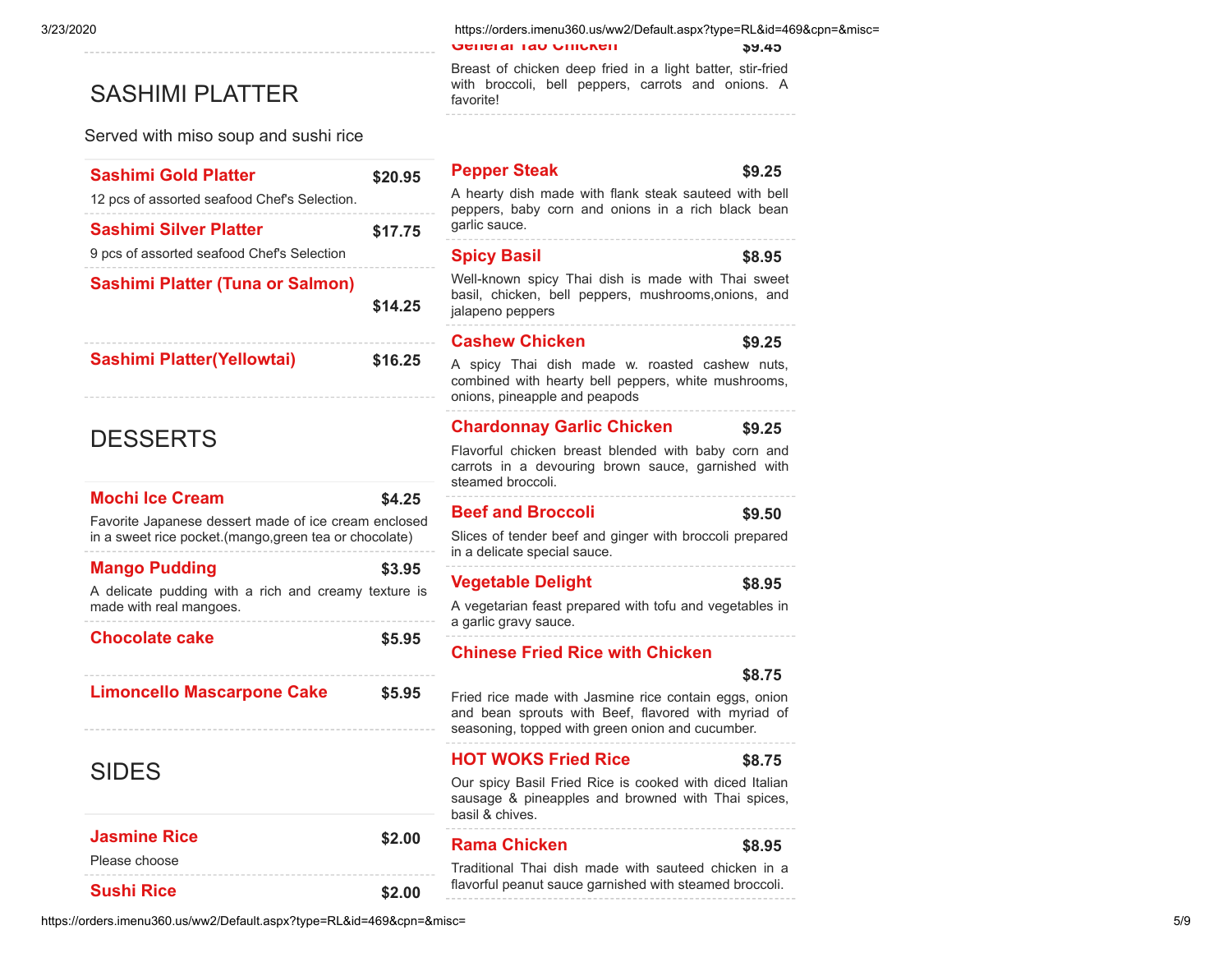| )20<br>Sushi Rice                                          |        |
|------------------------------------------------------------|--------|
| <b>Shrimp Substitutions</b><br><b>Shrimp Substitutions</b> | \$2.00 |
| <b>Beef Substitutions</b><br><b>Beef Substitutions</b>     | \$1.00 |
| <b>Wide Noodles</b><br>Noodles                             | \$2.00 |
| <b>Thin noodles</b>                                        | \$2.00 |
| <b>Extra Sauces</b><br><b>Extra Sauces</b>                 | \$0.50 |
| <b>Peanut Sauce</b><br><b>Peanut Sauce</b>                 | \$1.50 |
| spicy mayo                                                 | \$0.50 |
| <b>Unagi sauce</b>                                         | \$1.00 |
| Wasabi Mayo                                                | \$0.50 |
| <b>Teriyaki sauce</b>                                      | \$1.00 |
| <b>Ponzu sauce</b>                                         | \$0.50 |
| <b>Brown rice</b>                                          | \$2.00 |

3/23/2020 https://orders.imenu360.us/ww2/Default.aspx?type=RL&id=469&cpn=&misc=

## **[Mandarin Orange Chicken](javascript:void(0);)** \$9.50

eep-fried chicken breast combined with snow peas, arrots, bell peppers, peapods, and onions in a zesty ange sauce. 

| <b>Panang Curry</b><br>Tender chicken breast stewed in a rich Panang curry<br>and coconut gravy with carrots, bell peppers and basil<br>leaves. (peanuts)                               | \$8.95  |
|-----------------------------------------------------------------------------------------------------------------------------------------------------------------------------------------|---------|
| <b>Shrimp with Lobster Sauce</b><br>Shrimp stir-fried with ground chicken in a black bean<br>and garlic egg-drop gravy, topped w. scallion & sesame                                     | \$9.75  |
| seed.                                                                                                                                                                                   |         |
| <b>Mongolian Beef</b><br>Tender chunks of Beef sauteed in rich black bean gravy<br>with baby corn and scallions.                                                                        | \$10.95 |
| <b>SIGNATURE ROLLS</b>                                                                                                                                                                  |         |
| Bitcoin Jumbo Maki (10)<br>Own it! Unagi, super white tuna, spicy tuna, Ikura,<br>seasoned seaweed, avocado, cucumber, sesame seed                                                      | \$15.95 |
| <b>Blackhawks Roll (New)</b><br>It's HERE! The Blackhawks Roll! Fresh Crabmeat,<br>Super White Tuna, Cucumber, Asparagus, Red Tobiko<br>& Black Sesame with a Creamy Herbed Ponzu Sauce | \$13.95 |
| <b>Black Dragon (New)</b>                                                                                                                                                               | \$13.25 |
| Black rice, shrimp tempura, unagi, avocado, mayo,<br>masago and topped with crunchy sweet potato.                                                                                       |         |
| <b>The Confusion</b>                                                                                                                                                                    | \$13.95 |
| Asparagus and sweet potato tempura folded in a maki<br>with topped with an array of diced super white tuna,<br>salmon, tuna drizzled in a mandarin orange aioli.                        |         |
| <b>Mega Vega (Most Tasty Vegetarian!)</b>                                                                                                                                               |         |
|                                                                                                                                                                                         | \$11.25 |

It's not just for vegetarians. Mega Vega is packed w. tempura sweet potato, brocolli, beets, cucumbers, avocados, etc. etc. etc.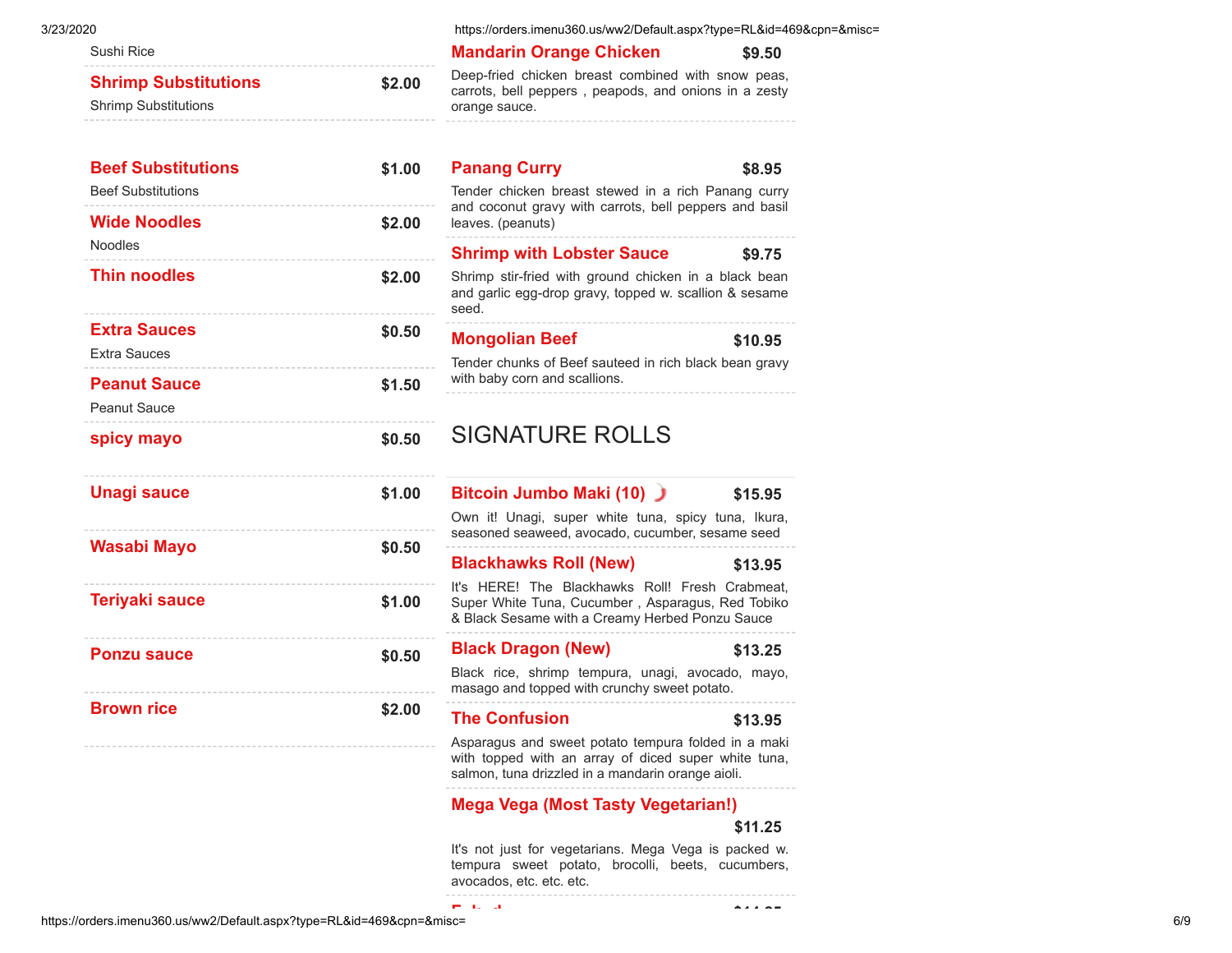3/23/2020 https://orders.imenu360.us/ww2/Default.aspx?type=RL&id=469&cpn=&misc=

#### **[Fukudome](javascript:void(0);) \$14.25**

Jumbo Roll: Shrimp tempura, mayo, masago, avocado, chili sauce, orange tobikko, cream cheese, scallion, coated with tempura crum

## **[Océano \(8\)](javascript:void(0);) \$12.25**

Fresh octopus rolled in cilantro, avocado, and jalapeños topped with a nicely seared white tuna and served with a spicy mayo and

# **[Akira](javascript:void(0);) \$13.25**

Jumbo Roll: Tuna, salmon, super white tuna, spicy mayo masago, ginger, avocado, cucumber with tempura crumbs and sweet soy sauce

#### **[Harajuku](javascript:void(0);) \$13.25**

Jumbo Roll: Yellow Tail, seared albacore, jalapeño, avocado, cilantro with orange and black tobikko outer covering.

#### **[Dragon](javascript:void(0);) \$10.99**

Shrimp tempura, mayo, masago with avocado, Unagi topped with marinated sweet soy sauce.

#### **[Rainbow](javascript:void(0);) \$11.75**

Similar to the California maki but so much more. This California is also topped with tuna, salmon, yellowtail & masago

#### **[Caterpillar](javascript:void(0);) \$11.50**

Eel, cucumber, crab stick with avocado lightly coated with red and black tobikko

#### **[Mount Fuji](javascript:void(0);)** \$10.95

Fresh shrimp, cucumbers, mayo, masago, chili oil, green onion covered in a tempura crumb and spicy mayo shell.

# SUSHI COMBINATIONS

Served with miso soup. NO SUBSTITUTIONS!

#### **[Sushi Gold](javascript:void(0);) \$20.75**

8 pcs sushi (2 Tuna, 2 Salmon, 1 Yellow Tail, 1 Tako,1 Shrimp & 1 Unagi) w. of choice Spicy Tuna Maki, California Maki, Spicy Salmon or Spicy Avocado Maki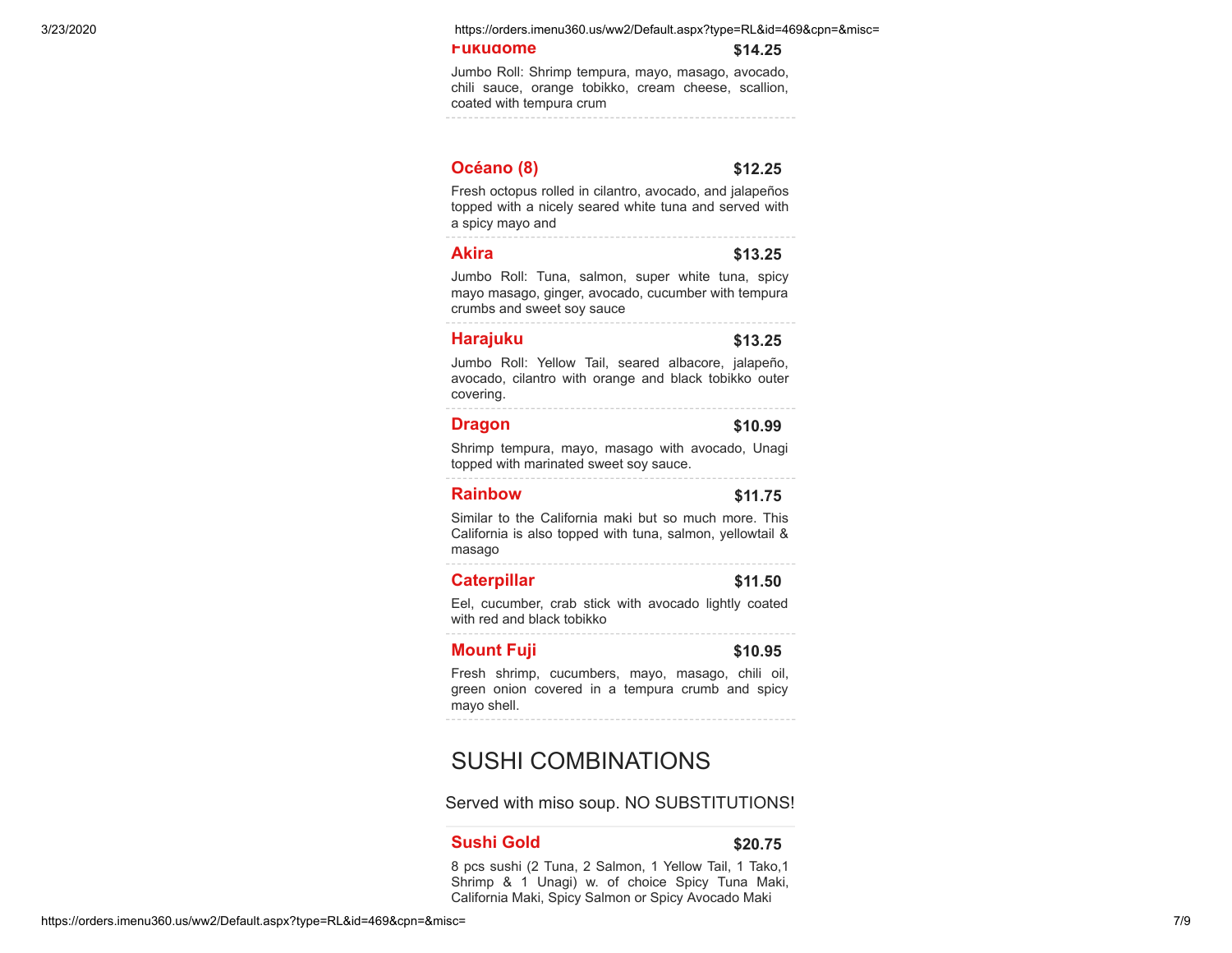3/23/2020 https://orders.imenu360.us/ww2/Default.aspx?type=RL&id=469&cpn=&misc=

# **[Sushi Silver](javascript:void(0);) \$15.75**

5 pcs sushi (1 Tuna, 1 Salmon, 1 Yellow Tail, 1 Shrimp & 1 Fresh Water Eel) w. choice of spicy tuna maki or California maki.

# SASHIMI OR SUSHI (A LA CARTE)

By the piece.

| <b>Maguro Sushi or Sashimi</b><br>Tuna                         | \$2.95 |
|----------------------------------------------------------------|--------|
| Hamachi Sushi or Sashimi<br><b>Yellow Tail</b>                 | \$2.75 |
| Namasake Sushi or Sashimi<br>Fresh Salmon                      | \$2.75 |
| <b>Sake Sushi or Sashimi</b><br><b>Smoked Salmon</b>           | \$2.75 |
| <b>Escolar Sushi or Sashimi</b><br>Supar White Tuna            | \$2.75 |
| <b>Seared White Sushi or Sashimi Tuna</b><br>Seared White Tuna | \$2.75 |
| <b>Unagi Sushi or Sashimi</b><br><b>Fresh Water Eel</b>        | \$2.75 |
| <b>Ebi Sushi or Sashimi</b><br><b>Cooked Shrimp</b>            | \$2.25 |
| <b>Tako Sushi or Sashimi</b><br>Octopus                        | \$2.50 |
| <b>Tamago Sushi or Sashimi</b><br>Cooked Egg                   | \$1.95 |
| Ikura Sushi or Sashimi<br>Salmon Roe                           | \$2.25 |
| <b>Masago Sushi or Sashimi</b>                                 | \$2.25 |

https://orders.imenu360.us/ww2/Default.aspx?type=RL&id=469&cpn=&misc= 8/9